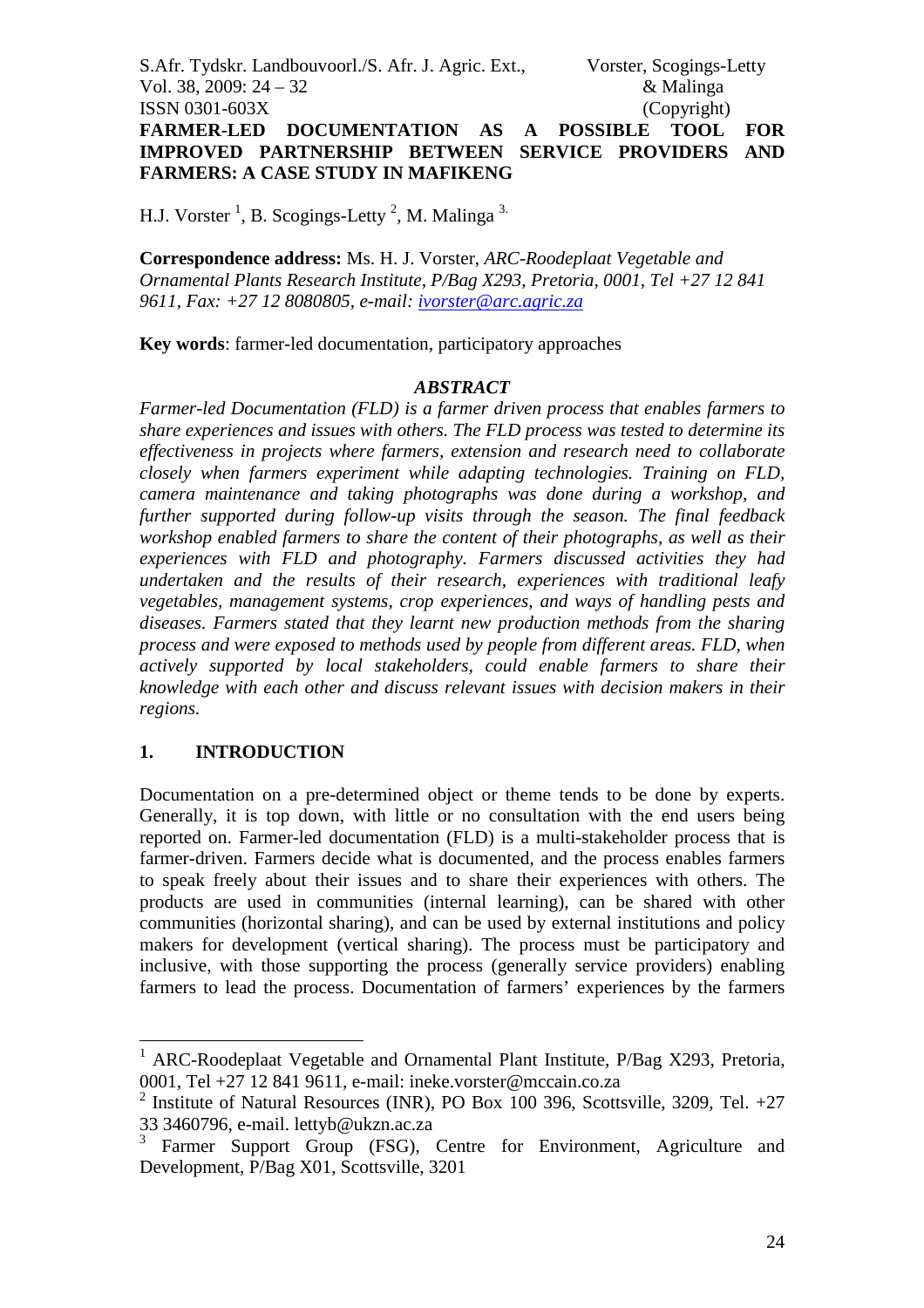themselves allows them to share the information with others, and to have a record of their activities and outcomes (Ruter & Piepenstock, 2008).

FLD is one of the approaches promoted by PROLINNOVA (**PRO**moting **L**ocal **INNOVA**tion in Ecologically-oriented agriculture and Natural Resource Management), an international network that promotes participatory approaches to research and development. PROLINNOVA aims to develop and institutionalise partnerships and methodologies that support processes of local innovation (Wettasinha, Wongtschowski & Waters-Bayer 2006). PROLINNOVA is interested in documenting processes of local innovation where local knowledge (generally undocumented) is built upon and new ideas from various sources are incorporated to generate new ways of doing things, an approach known as Participatory Innovation Development (PID). With PID, farmers take the leading role in the innovation process, with the support of service providers. PID can take the form of experimentation, adaptation of equipment to local needs and conditions, or developing new systems or ways of organising things.

The ARC-Roodeplaat conducted a food security project in North West Province in which new, more nutritious or more drought tolerant cultivars and crops were being evaluated using participatory breeding principles. This type of process requires high participation of all partners and constant evaluation monitors the effectiveness of the project. The first training year was done at Kgora Resource Centre just outside Mafikeng. Farmers took the experimentation and adaption process to their home and communal gardens in the 2008/09 season. In an effort to understand the farmer adaptation process in communities and strengthen the partnership between farmers, extension and research, FLD and the PROLINNOVA group became part of the project.

The aim of the FLD process was to assess the effectiveness of FLD in projects where farmers, extension and research needed to collaborate closely while farmers are experimenting and adapting technologies. It was anticipated that FLD would effectively document this processes.

# **2. METHODOLOGY**

The pilot was undertaken with farmers from three villages in the vicinity of Mafikeng who were identified as possible farmer-trainers for the food security project. They undertook to also incorporate FLD activities in the gardens of the groups that they are working with. A workshop was held to initiate discussions with farmers and other stakeholders about FLD, and to provide basic training in digital photography. A general introduction to PROLINNOVA and the development approaches it promotes was also discussed.

Most farmers were exposed to a digital camera for the first time. This necessitated very basic, but intense, practical training sessions on the use and maintenance of digital cameras. The following aspects were addressed:

- Discussion on the mechanics of a digital camera
- Replacement of memory cards and batteries and charging of batteries
- How to improve the quality of their photographs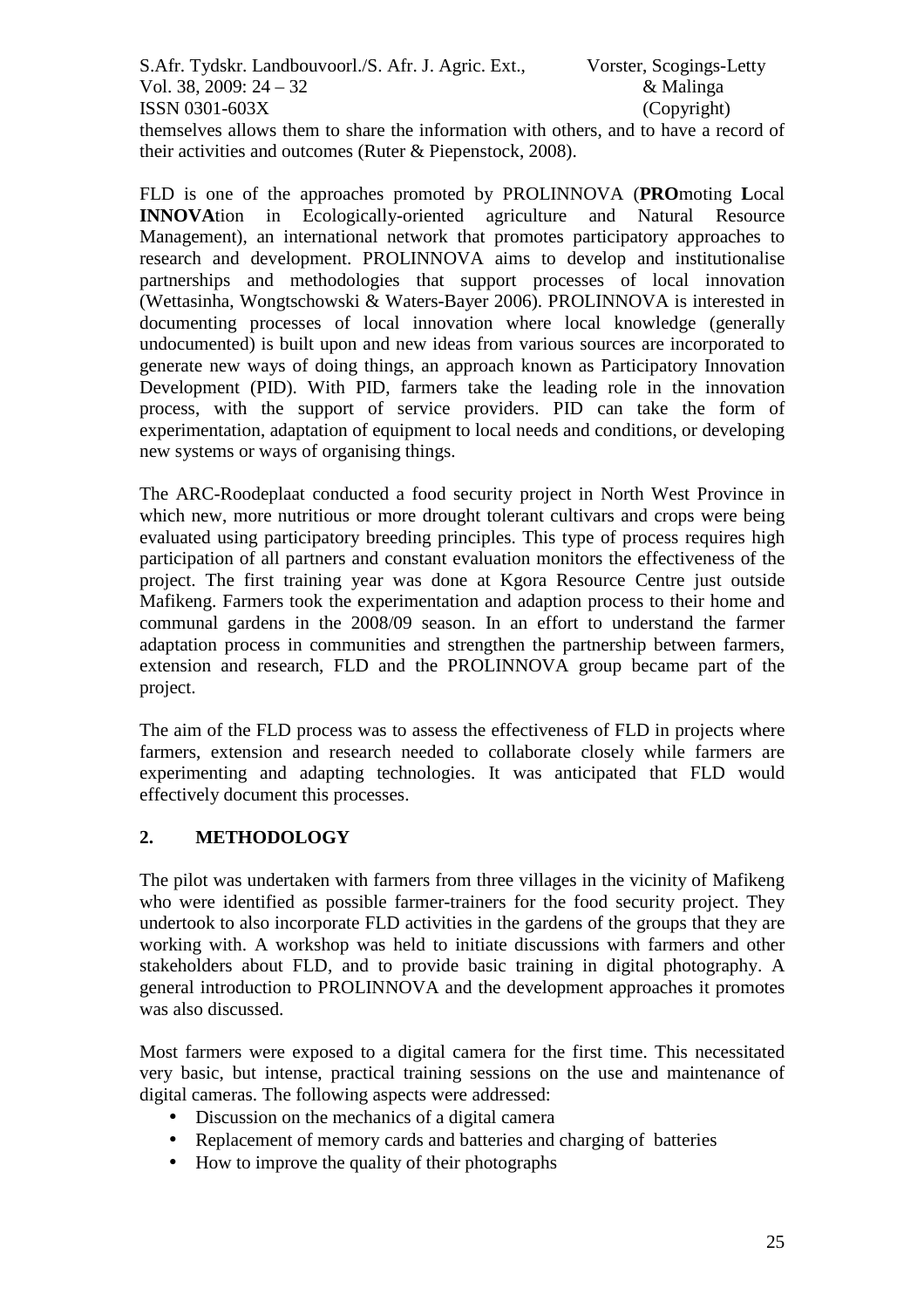• Basic troubleshooting

After the formal camera training, farmers were asked to document subjects interesting to them, irrespective of the agricultural nature of the subject. The resultant photographs were projected onto a screen and evaluated by the group, with suggestions on improving the quality of the photos being discussed during the session. Discussions about the expected activities associated with evaluating the cultivars under their own growing conditions, as well as other aspects that needed to be documented, were held.

The farmers prepared a timeline from the period of planting to harvesting, enabling them to consider the type of activities that they would be involved with and which they might like to document. The process for downloading and printing photographs was also discussed, as this required coordination of the leader farmers from the various villages and extension officers. The overall process leading up to the final sharing workshop was outlined.

Following the training session, subsequent visits to the farmers' gardens were made during which the photographs were evaluated by individual groups using a laptop computer and identified for printing. A follow-up visit by the facilitators from KwaZulu-Natal that focused specifically on the FLD aspects of the project was made in November, and further discussions on the process and expectations were held. During follow-up visits by ARC personnel in August, October and November 2008, and February and March 2009, camera-related problems were rectified, farmers were given additional support with documentation in their gardens, and photographs were selected for printing.

A final feedback session was held in the first week of May, which allowed for the sharing of results between the different stakeholders. The original planning session allowed for 50 photos per participant to be printed. During the follow-up visit in March, discussions about the process of sharing at the May workshop were initiated. Before the workshop, farmers were provided with poster boards and coloured pens in order to enable them to prepare material for the feedback session. The posters were displayed around the hall and all participants moved from one poster to the next. The poster presentation was followed by an open discussion between all stakeholders present. Stakeholders included Extension management, extension officers, local University of North West personnel, farmers and non-governmental organisation (NGO) personnel.

# **3. RESULTS AND DISCUSSION**

# *3.1 Camera and photographic training*

Prior to initiating the pilot study it was decided to use photography as the method of documentation. Digital cameras were chosen for the following reasons:

- Film cameras are outdated technology, and film might be more difficult to buy and process in future.
- The instant feedback possibilities with the playback function on the camera enable the photographer to experiment and make immediate corrections. Development of films is cumbersome and costly, and farmers could make the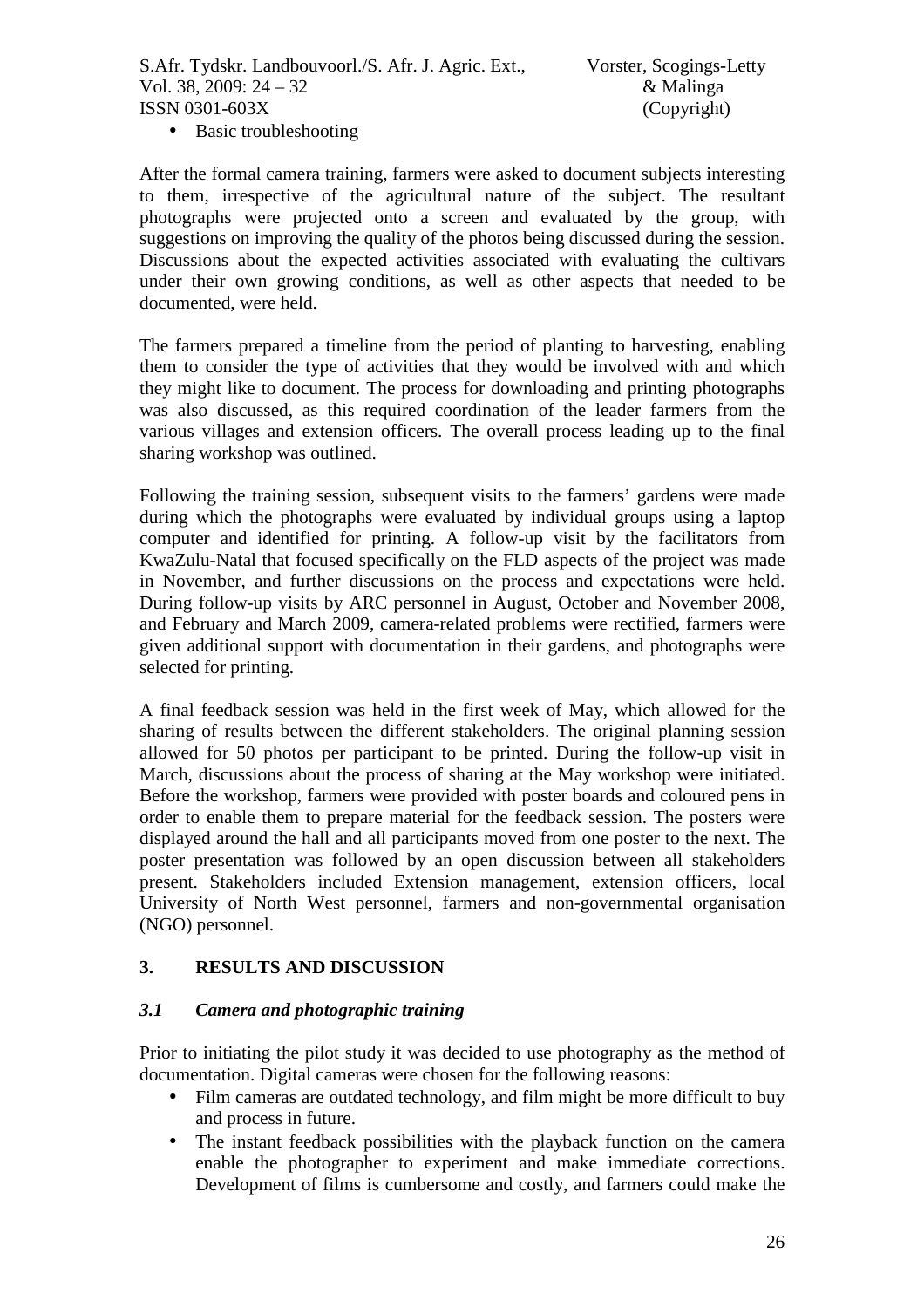same mistakes on a whole roll of film and would only realise it after development.

• In spite of the lack of computers in most areas, farmers are able to view their photographs on the LCD screen on the camera, which enables them to make decisions on which photographs to select for printing. The greater access of extension staff to computers will enable them to download and store the photos on CDs for future use by the farmers.

None of the farmers that attended the workshop had ever used a camera, thereby creating a need for very basic training. During training the following aspect were highlighted:

- Discussions on the different components and basic operation of the camera took more than an hour. Training included basics, such as inserting a memory card the correct way, closing the battery cover without breaking it, how to take an actual photograph, switching the camera on and off, and how to view the photographs that were taken. Aspects such as deleting of photographs were not discussed for fear of deletion of all the photos by mistake. Certain functions of the cameras, such as the zoom function, were also not covered during the initial workshop.
- Discussion about how to distinguish between a rechargeable battery and a single-use battery, as well as how to use a charger, and how to correctly insert batteries into both the charger and the camera, took some time as many of the farmers had problems with their eyesight and were also unfamiliar with the technology.
- The principle of letting farmers take some photographs, and then reviewing them and making suggestions on improving common mistakes (taking daylight photographs with a window in the background, moving the camera while pressing the button, etc.) worked well. Giving some basic tips about contrast and lighting assisted farmers to improve the quality of the photographs. No training on picture composition was given in an effort not to further confuse the farmers. The quality of the pictures taken was surprisingly high, with photographers learning by themselves what constitutes a good photograph. Since farmers were able to take many photographs and then instantly see their results, the choice of a digital camera was validated. Farmers were able to correct mistakes immediately and could play around with what they wanted to show. During the follow-up meetings more confident photographers were taught more ways of taking a photograph by using the zoom function, as well as the macro function. In general, the younger farmers were more adventurous with the camera than the older farmers.
- Basic care and maintenance of the camera, batteries and charger were discussed. The importance of keeping them dust-free and protected from water and dirt was discussed. All cameras were always well insulated from these hazards by placing them in a plastic bag in the shade when they were at the garden.

The training aspects for the camera and taking of photographs took longer than anticipated. The poor eyesight of older farmers (generally associated with technophobia) led to longer time needed for the farmers to become comfortable with their cameras. Some groups had only one or two members who were actually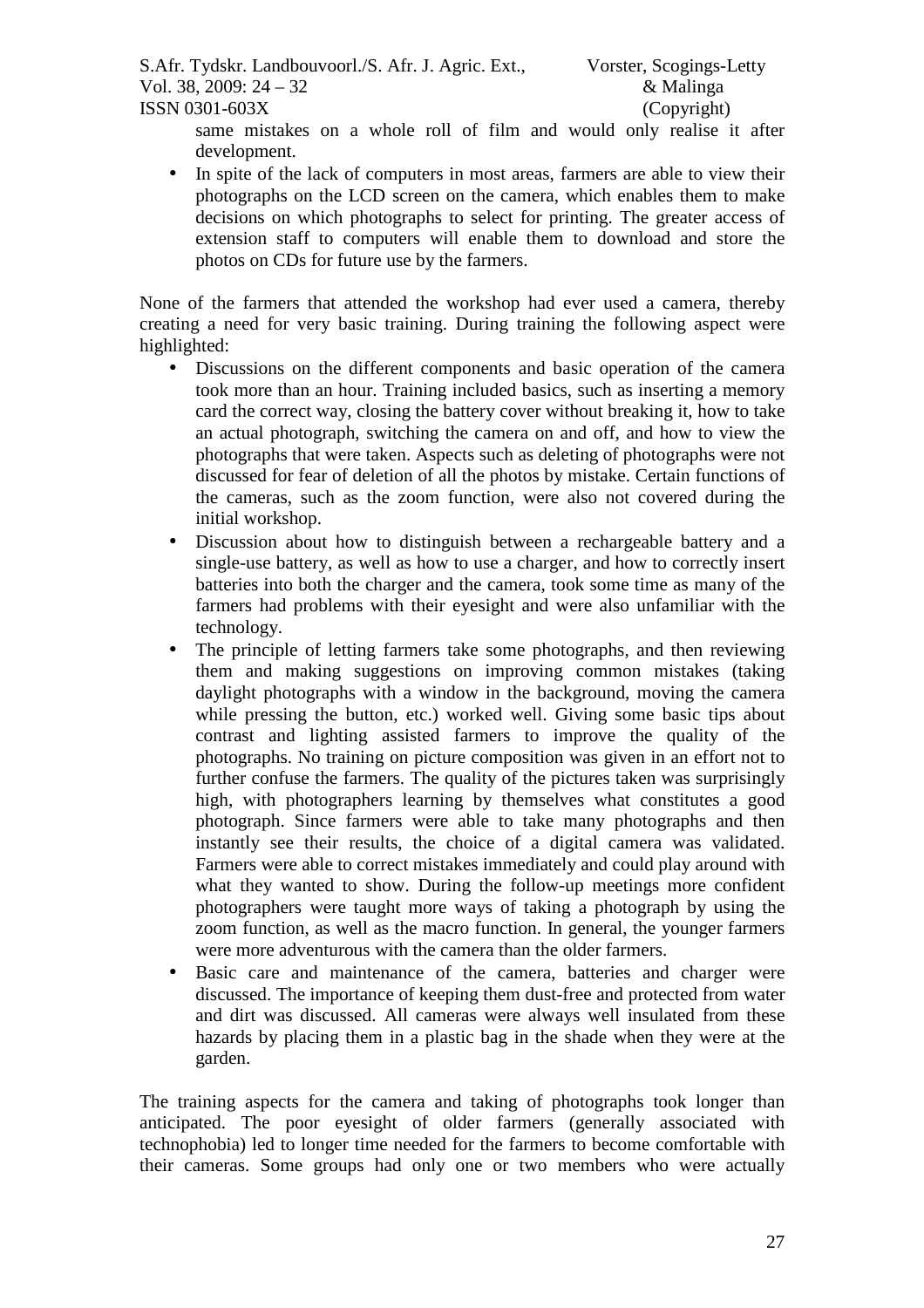interested in this aspect of the project. As this was an existing group of trainees, no selection of candidates for the FLD training could take place beforehand.

# *3.2 FLD training and feedback meetings*

The awareness meeting consisted of two days. In the first day the concept of FLD and its importance was discussed by the facilitators from FSG, INR, Department of Agriculture: North-West and the ARC. This was also the first exposure of North-West extension services to FLD. PID and PROLINNOVA. The expectations of farmers, extension and PROLINNOVA were discussed, and the process to the final workshop was explained. The awareness meeting was very intense and farmers had some trouble in becoming the important documenters of the PID process. The previous year's work at Kgora had helped farmers to realise that they needed to play a more prominent role in what was being done with and for them. Due to the years of being on the receiving end of a top-down approach in research and extension, this process is, however, slow. The farmers had exposure to participatory techniques at Kgora, but the bigger paradigm shift required from them by the FLD process was too much to assimilate in such a short time.

Support during the FLD pilot period was difficult because three of the facilitators who had been present during the workshop came from outside the province (KZN and Gauteng), while the key Mafikeng-based person was unavailable during this period. The locally-based extension officers were also new to the concept of FLD. Basic digital photography training was also needed by extension officers. This had not been taken into consideration as they were attending the PROLINNOVA/ PID/ FLD awareness training when farmers were trained.

At the first visit by the ARC staff subsequent to the awareness meeting, it was realised that farmers did not have a good understanding of the FLD process, and were not sure of what material they should be documenting. This was discussed with the PROLINNOVA team and a follow-up visit was made by one of the facilitators in November, where each group was visited in their garden. There was discussion about what farmers could document and the reason for the documentation was once again explained in detail. Another complication that was encountered was that of how the cameras were being shared amongst the farmer trainers in each of the villages. After this training visit, farmers were more confident in what the process entailed and many photographs were taken to help illustrate or document the various aspects of their agricultural experiences.

This experience highlights the need for competent FLD and PID practitioners who are able to support farmers during the initial stages of the process. Usually there is support in the form of trained extension officers or NGO field workers, but as this is the first introduction of FLD to both farmers and extension officers in North-West Province, this support structure was not yet in place. In future, however, the build-up of a strong support base before the introduction of FLD to farmers is essential. Training of extension officers in basic photography (lighting, camera functions, troubleshooting) would also be needed to help strengthen their support of FLD in communities. As photography should be as much a part of extension methods as leaflets and posters, this should be considered in informal training sessions where large numbers of extension officers can be sensitised. Just an hour's exposure to basic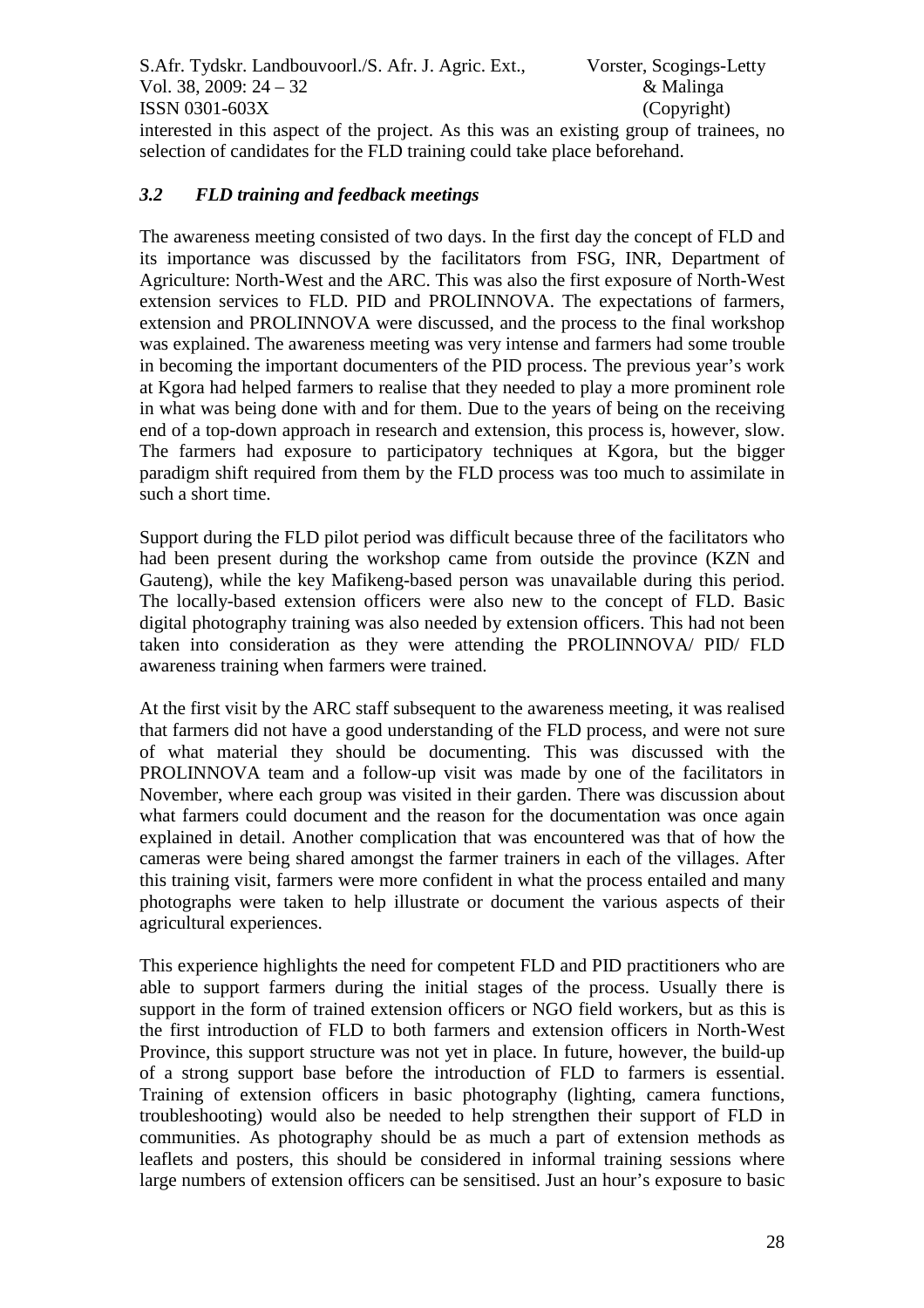It was difficult to make this a truly farmer-led process as the idea was externally driven and the farmers' capacity to manage the process was compromised by their lack of understanding of the use of digital cameras. The process of not only taking pictures, but also selecting them and having them printed, was very new to the farmers and this meant that they were reliant on support from the facilitators. The possibility of using documentation techniques that farmers are more familiar with should be considered in future.

# *3.3 Documentation*

Farmers had problems understanding the principles of FLD. After a second meeting with the groups within their gardens where examples of what could be documented was available, the rate of documentation increased as farmers became more excited about the process. In some areas it even became difficult to choose the 50 photographs allowed per participating farmer. In the communities with communal gardens it was expected that there would be much overlapping of photographs, but this did not occur as each farmer had his/her own way of telling their story. Different aspects were important to different people.

During the follow-up visits, the situation was complicated by the fact that many of the farmers present at the gardens had not been part of the group that initially attended the FLD training and had no understanding of the FLD process or its purpose.

In Ikopeleng where there were two very young farmers, the number of photographs taken was high, with the documentation of personal experiences also quite high. This was encouraged as it honed their photographic skills and ensured that it became a normal part of their daily activities. Farmers tended to take photographs of their yields, crops in the field, activities (weeding, irrigating, planting, etc.), some unknown disease/pest, practices and events. A common phenomenon was that farmers did not want to photograph 'failures', such as high disease incidence and weed growth after good rains for a few weeks. Explaining that this was actually something that other farmers also experienced and that they might actually receive some helpful advice during the final workshop had mixed reaction from different farmers. The facilitators hoped to generate an appreciation of the farmers' ability to innovate and find evidence of farmers adapting information received from research and extension.

# *3.4 Dissemination workshop*

At the dissemination workshop farmers were expected to give feedback using their printed photographs. Each farmer had a turn to discuss their posters and what it meant for them. After each discussion the other farmers joined in and exchanged possible solutions, shared frustrations and celebrated achievements. The following aspects were addressed by the various posters:

• Diseases and pests experienced and any possible low-tech solutions (i.e. red spider mite on tomatoes (scout to minimize impact), termites attacking onions (spread fish bones to attract flesh-eating ants who will attack these termites [information supplied by the ARC-PPRI]))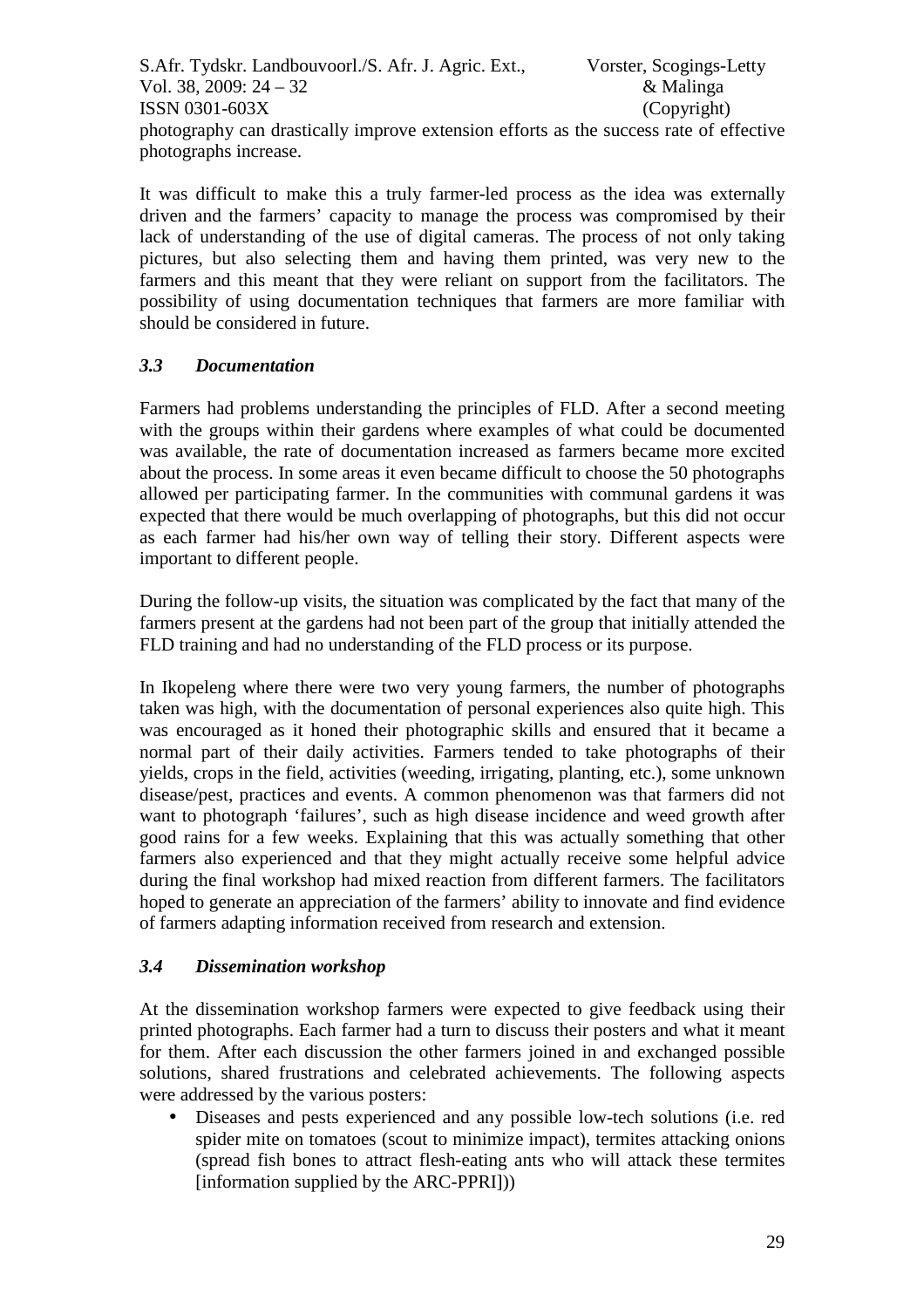- The influence of the project on own and other families (many shared big harvests with AIDS orphans or ill people)
- Tools and equipment available
- Yields experienced and sales of products
- Some problems experienced (i.e. lack of water and its effect) and some solutions (lack of land, therefore asked permission from two neighbours to plant in their underutilised gardens)
- Training of other community members (youth, caregivers, teachers, individuals, garden groups)
- Innovations developed (i.e. wire name tags, tool to make planting holes, methods to break the water impact during flood irrigation)
- General garden activities (i.e. crop rotation, composting for soil improvement)
- Crops and varieties planted
- Communal garden participant activities
- Assistance received (i.e. nets to minimise bird damage), celebrations and awards received
- Other enterprises (sheep flock which had grown from 5 in 1985 to 130 in 2009)
- Group members

Mainly women tended to document the influence of these gardens on families, while men tended to document tools and equipment available in the gardens.

The workshop provided farmers with the opportunity to share with others on two levels. Firstly, they shared the content of their photographs – the activities they had undertaken and the results of their research. Secondly, they shared their experiences with FLD and photography. Farmers discussed their experiences with traditional leafy vegetables, management systems, crop experiences, and ways of handling pests and diseases. Farmers stated that they learnt new production methods and were exposed to methods used by people from different areas.

Feedback from farmers about the FLD process included:

- The initial training process was enough to get started, but that they had to make use of the manuals to deal with some of the problems they encountered.
- Photo documentation is more useful for old people because young people can just write things down.
- One farmer did not realise that the photographs would prove useful in being able to give a presentation to others. She said that "she thought she was playing, but was actually building information".
- Photographs can be used as evidence to show others that they have gardens and that it will be a way of developing interest. They can now show young people that their garden work and training is of benefit to the whole community.

Feedback from extension officers and extension managers included their appreciation for the work done by the farmers, thereby enabling management to also understand the needs of farmers better. They could react on these presentations directly and explain to farmers their constraints (mainly financial, but also in terms of personnel) and possible solutions to some of the problems. Both farmers and the extension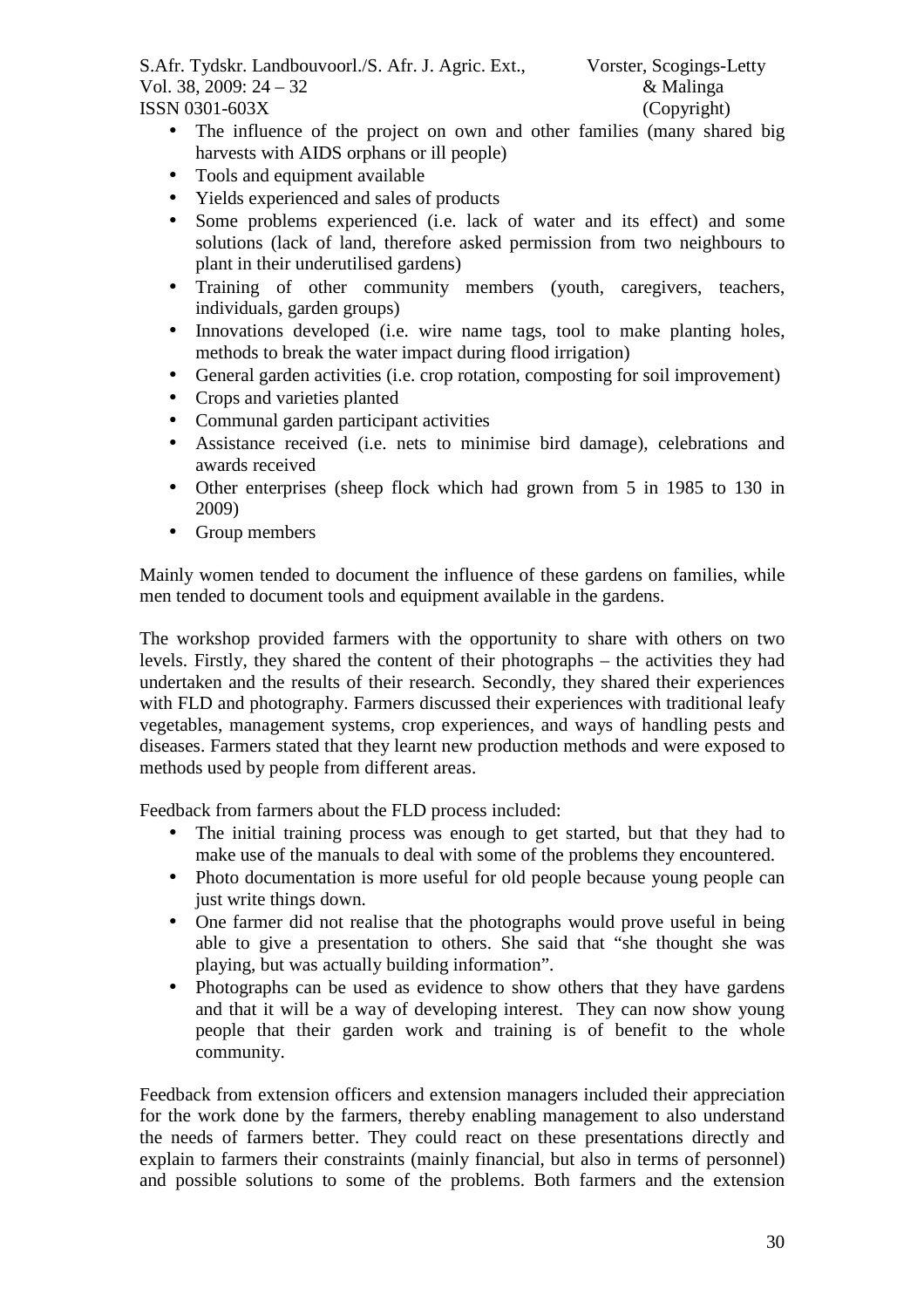personnel experienced a better understanding of each others needs and problems, leading to better cooperation between them.

# **4. CONCLUSIONS**

When a participatory approach is being implemented there is a need for a strong support base during the process of transforming a top-down farmer-extensionresearcher relationship into a more participatory approach where farmers need to become more assertive within this relationship. This is, however, an uncomfortable fit within the mainly top-down approach still embedded within the extension system. Many farmers, extension and research personnel still need to make the paradigm shift towards the bottom-up approach, though many of the hierarchical structures within which they exist does not encourage this approach.

Research and extension programmes can benefit from working with innovative people who bring their own ideas about how to address a particular problem or capture an opportunity. Using a PID process will help to ensure local buy-in and adaptation to the local environment as it builds on existing ideas and motivations. Innovation is particularly important, given the constantly changing nature of farmers' environments (Waters-Bayer, Van Veldhuizen, Wongtschowski & Wettasinha*,* 2009).

Participatory approaches such as FLD have potential to enable this paradigm shift, ensuring more sustainable projects that address the needs of farmers, with farmers playing an active role in the decisions that will influence their lives.

The key challenge faced with the current pilot study was the introduction of new, unfamiliar technology to the farmers. More support during the initial stages would have provided the farmers with a stronger basis, which would in turn have allowed them more opportunity to drive the process.

The possibility of exploring other methods of documentation that do not rely on the use of high-tech and expensive equipment that is unfamiliar to farmers can also be explored. For example, extension staff can support more basic methods of farmer-tofarmer sharing, such as discussion forums and drawings. The benefit of methods, such as digital photography, is that it also allows farmers to share their findings and challenges with other parties, such as researchers and policy makers.

# *ACKNOWLEDGEMENTS*

Many thanks to the community participants in Ikopeleng, Miga and Tsetse for their time, effort and willingness to participate. Thanks to North West DACE and Norman Thebe for the extension support. Thanks to PROLINNOVA and the ARC for funding.

## **REFERENCES**

RUTER, D. & PIEPENSTOCK, A., (2008). *Farmer-led Documentation*. (Accessed 20 March 2009, http://www.prolinnova.net/fld.php)